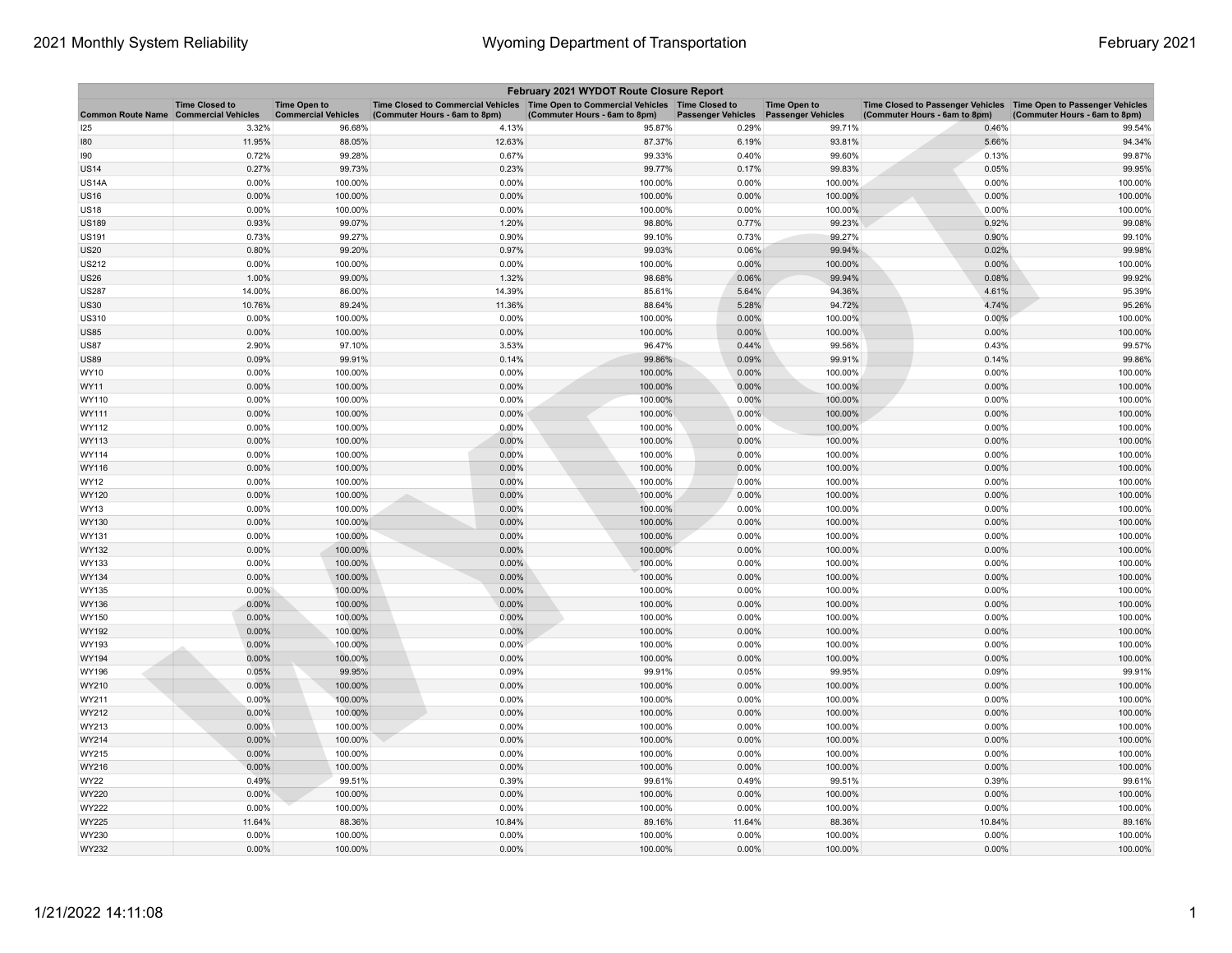| February 2021 WYDOT Route Closure Report     |                       |                                                   |                                                                                                                       |                               |                                        |                     |                                                                                                    |                               |  |
|----------------------------------------------|-----------------------|---------------------------------------------------|-----------------------------------------------------------------------------------------------------------------------|-------------------------------|----------------------------------------|---------------------|----------------------------------------------------------------------------------------------------|-------------------------------|--|
| <b>Common Route Name Commercial Vehicles</b> | <b>Time Closed to</b> | <b>Time Open to</b><br><b>Commercial Vehicles</b> | Time Closed to Commercial Vehicles  Time Open to Commercial Vehicles  Time Closed to<br>(Commuter Hours - 6am to 8pm) | (Commuter Hours - 6am to 8pm) | Passenger Vehicles  Passenger Vehicles | <b>Time Open to</b> | Time Closed to Passenger Vehicles Time Open to Passenger Vehicles<br>(Commuter Hours - 6am to 8pm) | (Commuter Hours - 6am to 8pm) |  |
| WY233                                        | 0.29%                 | 99.71%                                            | 0.19%                                                                                                                 | 99.81%                        | 0.29%                                  | 99.71%              | 0.19%                                                                                              | 99.81%                        |  |
| WY235                                        | 0.00%                 | 100.00%                                           | 0.00%                                                                                                                 | 100.00%                       | 0.00%                                  | 100.00%             | 0.00%                                                                                              | 100.00%                       |  |
| WY236                                        | 0.00%                 | 100.00%                                           | 0.00%                                                                                                                 | 100.00%                       | 0.00%                                  | 100.00%             | 0.00%                                                                                              | 100.00%                       |  |
| WY237                                        | 0.00%                 | 100.00%                                           | 0.00%                                                                                                                 | 100.00%                       | 0.00%                                  | 100.00%             | 0.00%                                                                                              | 100.00%                       |  |
| WY238                                        | 0.00%                 | 100.00%                                           | 0.00%                                                                                                                 | 100.00%                       | 0.00%                                  | 100.00%             | 0.00%                                                                                              | 100.00%                       |  |
| WY239                                        | 0.00%                 | 100.00%                                           | 0.00%                                                                                                                 | 100.00%                       | 0.00%                                  | 100.00%             | 0.00%                                                                                              | 100.00%                       |  |
| WY24                                         | 0.00%                 | 100.00%                                           | 0.00%                                                                                                                 | 100.00%                       | 0.00%                                  | 100.00%             | 0.00%                                                                                              | 100.00%                       |  |
| WY240                                        | 0.00%                 | 100.00%                                           | 0.00%                                                                                                                 | 100.00%                       | 0.00%                                  | 100.00%             | 0.00%                                                                                              | 100.00%                       |  |
| WY251                                        | 2.19%                 | 97.81%                                            | 1.20%                                                                                                                 | 98.80%                        | 2.19%                                  | 97.81%              | 1.20%                                                                                              | 98.80%                        |  |
| WY257                                        | 0.00%                 | 100.00%                                           | 0.00%                                                                                                                 | 100.00%                       | 0.00%                                  | 100.00%             | 0.00%                                                                                              | 100.00%                       |  |
| WY258                                        | 8.15%                 | 91.85%                                            | 7.57%                                                                                                                 | 92.43%                        | 0.00%                                  | 100.00%             | 0.00%                                                                                              | 100.00%                       |  |
| WY259                                        | 0.00%                 | 100.00%                                           | 0.00%                                                                                                                 | 100.00%                       | 0.00%                                  | 100.00%             | 0.00%                                                                                              | 100.00%                       |  |
| WY270                                        | 0.00%                 | 100.00%                                           | 0.00%                                                                                                                 | 100.00%                       | 0.00%                                  | 100.00%             | 0.00%                                                                                              | 100.00%                       |  |
| WY28                                         | 2.81%                 | 97.19%                                            | 1.91%                                                                                                                 | 98.09%                        | 0.00%                                  | 100.00%             | 0.00%                                                                                              | 100.00%                       |  |
| WY296                                        | 0.00%                 | 100.00%                                           | 0.00%                                                                                                                 | 100.00%                       | 0.00%                                  | 100.00%             | 0.00%                                                                                              | 100.00%                       |  |
| WY313                                        | 0.00%                 | 100.00%                                           | 0.00%                                                                                                                 | 100.00%                       | 0.00%                                  | 100.00%             | 0.00%                                                                                              | 100.00%                       |  |
| WY320                                        | 0.00%                 | 100.00%                                           | 0.00%                                                                                                                 | 100.00%                       | 0.00%                                  | 100.00%             | 0.00%                                                                                              | 100.00%                       |  |
| WY321                                        | 0.51%                 | 99.49%                                            | 0.87%                                                                                                                 | 99.13%                        | 0.51%                                  | 99.49%              | 0.87%                                                                                              | 99.13%                        |  |
| WY331                                        | 0.00%                 | 100.00%                                           | 0.00%                                                                                                                 | 100.00%                       | 0.00%                                  | 100.00%             | 0.00%                                                                                              | 100.00%                       |  |
| WY335                                        | 0.00%                 | 100.00%                                           | 0.00%                                                                                                                 | 100.00%                       | 0.00%                                  | 100.00%             | 0.00%                                                                                              | 100.00%                       |  |
| WY336                                        | 0.00%                 | 100.00%                                           | 0.00%                                                                                                                 | 100.00%                       | 0.00%                                  | 100.00%             | 0.00%                                                                                              | 100.00%                       |  |
| WY338                                        | 0.00%                 | 100.00%                                           | 0.00%                                                                                                                 | 100.00%                       | 0.00%                                  | 100.00%             | 0.00%                                                                                              | 100.00%                       |  |
| <b>WY34</b>                                  | 0.67%                 | 99.33%                                            | 1.15%                                                                                                                 | 98.85%                        | 0.67%                                  | 99.33%              | 1.15%                                                                                              | 98.85%                        |  |
| WY340                                        | 0.00%                 | 100.00%                                           | 0.00%                                                                                                                 | 100.00%                       | 0.00%                                  | 100.00%             | 0.00%                                                                                              | 100.00%                       |  |
| WY343                                        | 0.00%                 | 100.00%                                           | 0.00%                                                                                                                 | 100.00%                       | 0.00%                                  | 100.00%             | 0.00%                                                                                              | 100.00%                       |  |
| WY345                                        | 0.00%                 | 100.00%                                           | 0.00%                                                                                                                 | 100.00%                       | 0.00%                                  | 100.00%             | 0.00%                                                                                              | 100.00%                       |  |
| WY350                                        | 0.00%                 | 100.00%                                           | 0.00%                                                                                                                 | 100.00%                       | 0.00%                                  | 100.00%             | 0.00%                                                                                              | 100.00%                       |  |
| WY351                                        | 0.00%                 | 100.00%                                           | 0.00%                                                                                                                 | 100.00%                       | 0.00%                                  | 100.00%             | 0.00%                                                                                              | 100.00%                       |  |
| WY352                                        | 0.00%                 | 100.00%                                           | 0.00%                                                                                                                 | 100.00%                       | 0.00%                                  | 100.00%             | 0.00%                                                                                              | 100.00%                       |  |
| WY353                                        | 0.00%                 | 100.00%                                           | 0.00%                                                                                                                 | 100.00%                       | 0.00%                                  | 100.00%             | 0.00%                                                                                              | 100.00%                       |  |
| WY371                                        | 0.00%                 | 100.00%                                           | 0.00%                                                                                                                 | 100.00%                       | 0.00%                                  | 100.00%             | 0.00%                                                                                              | 100.00%                       |  |
| WY372                                        | 0.00%                 | 100.00%                                           | 0.00%                                                                                                                 | 100.00%                       | 0.00%                                  | 100.00%             | 0.00%                                                                                              | 100.00%                       |  |
| WY374                                        | 0.00%                 | 100.00%                                           | 0.00%                                                                                                                 | 100.00%                       | 0.00%                                  | 100.00%             | 0.00%                                                                                              | 100.00%                       |  |
| WY387                                        | 0.00%                 | 100.00%                                           | 0.00%                                                                                                                 | 100.00%                       | 0.00%                                  | 100.00%             | 0.00%                                                                                              | 100.00%                       |  |
| WY390                                        | 0.18%                 | 99.82%                                            | 0.30%                                                                                                                 | 99.70%                        | 0.18%                                  | 99.82%              | 0.30%                                                                                              | 99.70%                        |  |
| WY410                                        | 0.00%                 | 100.00%                                           | 0.00%                                                                                                                 | 100.00%                       | 0.00%                                  | 100.00%             | 0.00%                                                                                              | 100.00%                       |  |
| WY411                                        | 0.00%                 | 100.00%                                           | 0.00%                                                                                                                 | 100.00%                       | 0.00%                                  | 100.00%             | 0.00%                                                                                              | 100.00%                       |  |
| WY412                                        | 0.00%                 | 100.00%                                           | 0.00%                                                                                                                 | 100.00%                       | 0.00%                                  | 100.00%             | 0.00%                                                                                              | 100.00%                       |  |
| WY414                                        | 0.00%                 | 100.00%                                           | 0.00%                                                                                                                 | 100.00%                       | 0.00%                                  | 100.00%             | 0.00%                                                                                              | 100.00%                       |  |
| WY430                                        | 0.00%                 | 100.00%                                           | 0.00%                                                                                                                 | 100.00%                       | 0.00%                                  | 100.00%             | 0.00%                                                                                              | 100.00%                       |  |
| WY431                                        | 0.00%                 | 100.00%                                           | 0.00%                                                                                                                 | 100.00%                       | 0.00%                                  | 100.00%             | 0.00%                                                                                              | 100.00%                       |  |
| WY450                                        | 0.00%                 | 100.00%                                           | 0.00%                                                                                                                 | 100.00%                       | 0.00%                                  | 100.00%             | 0.00%                                                                                              | 100.00%                       |  |
| WY487                                        | 6.29%                 | 93.71%                                            | 4.87%                                                                                                                 | 95.13%                        | 6.29%                                  | 93.71%              | 4.87%                                                                                              | 95.13%                        |  |
| <b>WY50</b>                                  | 0.00%                 | 100.00%                                           | 0.00%                                                                                                                 | 100.00%                       | 0.00%                                  | 100.00%             | 0.00%                                                                                              | 100.00%                       |  |
| <b>WY51</b>                                  | 0.00%                 | 100.00%                                           | 0.00%                                                                                                                 | 100.00%                       | 0.00%                                  | 100.00%             | 0.00%                                                                                              | 100.00%                       |  |
| WY530                                        | 0.00%                 | 100.00%                                           | 0.00%                                                                                                                 | 100.00%                       | 0.00%                                  | 100.00%             | 0.00%                                                                                              | 100.00%                       |  |
| WY585                                        | 0.00%                 | 100.00%                                           | 0.00%                                                                                                                 | 100.00%                       | 0.00%                                  | 100.00%             | 0.00%                                                                                              | 100.00%                       |  |
| WY59                                         | 0.00%                 | 100.00%                                           | 0.00%                                                                                                                 | 100.00%                       | 0.00%                                  | 100.00%             | 0.00%                                                                                              | 100.00%                       |  |
| <b>WY70</b>                                  | 0.00%                 | 100.00%                                           | 0.00%                                                                                                                 | 100.00%                       | 0.00%                                  | 100.00%             | 0.00%                                                                                              | 100.00%                       |  |
| WY71                                         | 0.00%                 | 100.00%                                           | 0.00%                                                                                                                 | 100.00%                       | 0.00%                                  | 100.00%             | 0.00%                                                                                              | 100.00%                       |  |
| WY72                                         | 1.27%                 | 98.73%                                            | 1.97%                                                                                                                 | 98.03%                        | 1.27%                                  | 98.73%              | 1.97%                                                                                              | 98.03%                        |  |
| <b>WY77</b>                                  | 0.43%                 | 99.57%                                            | 0.73%                                                                                                                 | 99.27%                        | 0.43%                                  | 99.57%              | 0.73%                                                                                              | 99.27%                        |  |
| <b>WY789</b>                                 | 1.09%                 | 98.91%                                            | 0.99%                                                                                                                 | 99.01%                        | 0.96%                                  | 99.04%              | 0.77%                                                                                              | 99.23%                        |  |
| WY89                                         | 0.00%                 | 100.00%                                           | 0.00%                                                                                                                 | 100.00%                       | 0.00%                                  | 100.00%             | 0.00%                                                                                              | 100.00%                       |  |